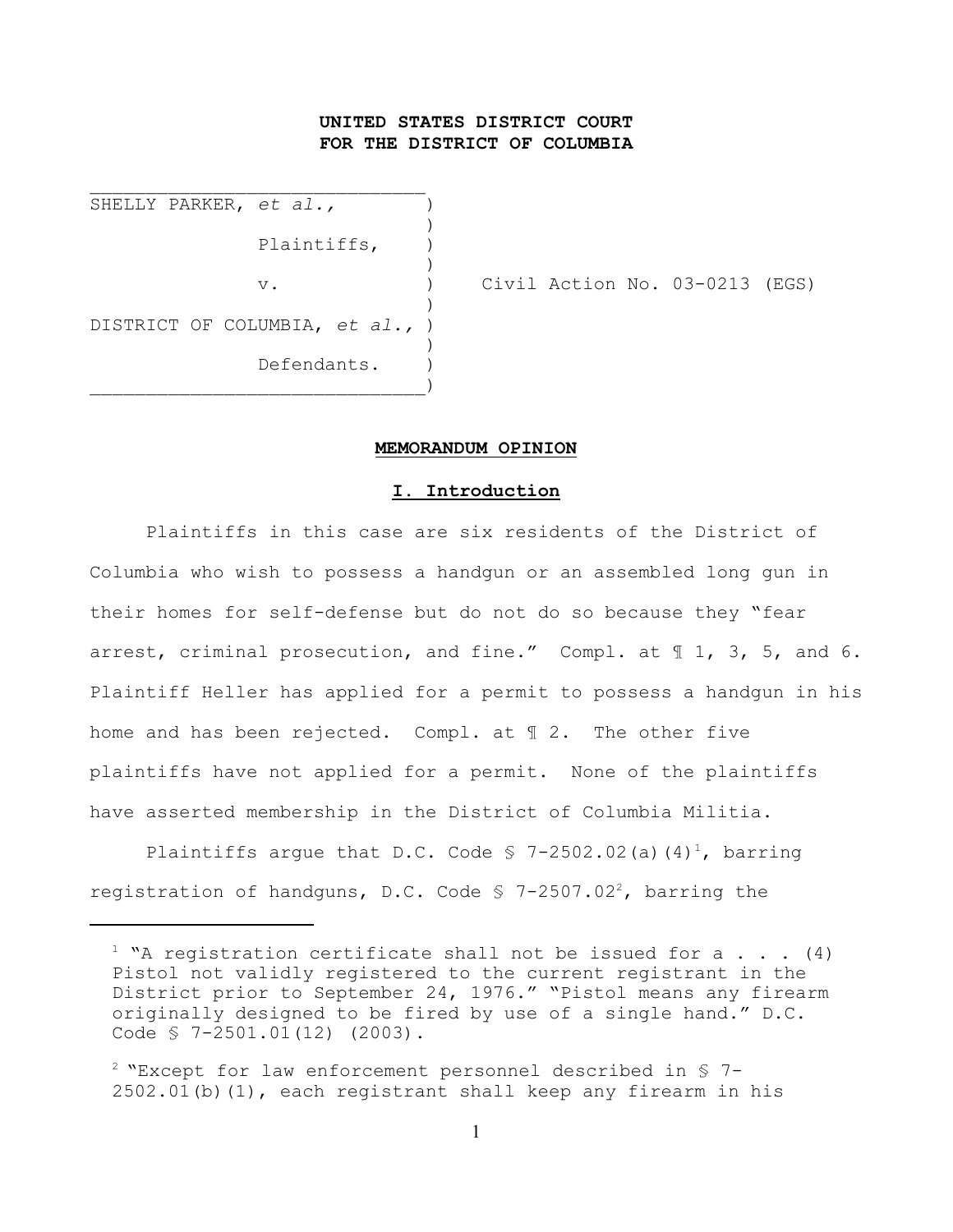possession of firearms within the home or possessed land, and D.C. Code §§ 22-4504<sup>3</sup> and 4515, forbidding the carrying of firearms within one's home or possessed land without a license, ("D.C. gun control laws") should be permanently enjoined because these laws violate the Second Amendment, which establishes a fundamental individual right to bear arms. Plaintiffs are asking this Court to grant Summary Judgment in their favor.

Defendants in this case are the District of Columbia and Anthony Williams, Mayor of the District of Columbia. Defendants argue that the Second Amendment does not provide an individual right to bear arms. Defendants ask the Court to grant their Motion to Dismiss.

### **II. Legal Standard**

When considering a Motion to Dismiss, the Court construes the facts in the complaint as true and construes all reasonable inferences in the light most favorable to the plaintiff. *See Swierkiewicz v. Sorema*, 534 U.S. 506, 508 (2002). A Motion to Dismiss is granted and the complaint dismissed only if no relief could be granted on those facts. *See Sparrow v. United Air Lines*

possession unloaded and disassembled or bound by a trigger lock or similar device unless such firearm is kept at his place of business, or while being used for lawful recreational purposes within the District of Columbia."

 $3$  "(a) No person shall carry within the District of Columbia either openly or concealed on or about their person, a pistol, without a license issued pursuant to District of Columbia law . . . Whoever violated this section shall be punished as provided in  $$22-4515$  . . ."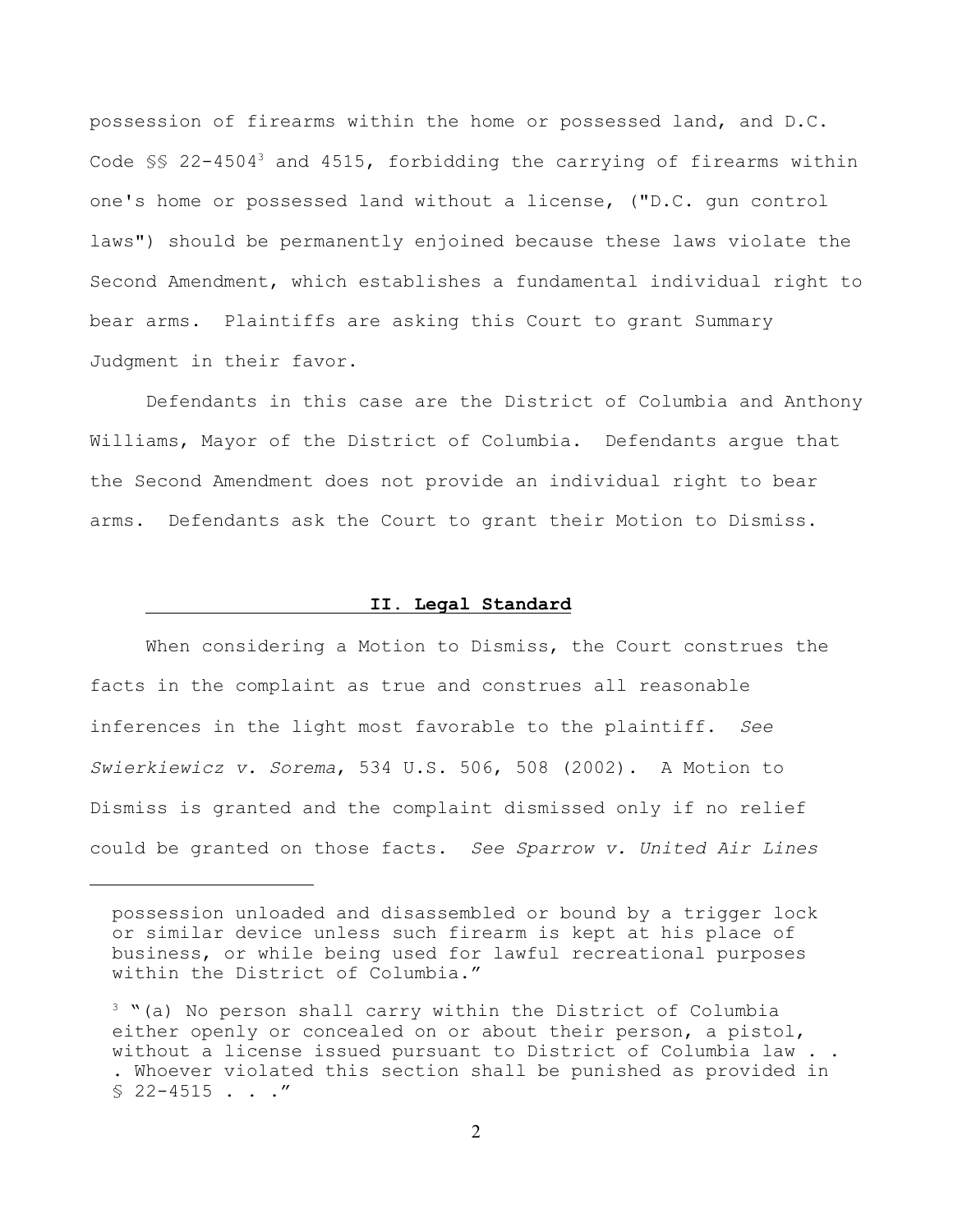*Inc.,* 216 F.3d 1111, 1114 (D.C. Cir. 2002).

In reviewing a Motion for Summary Judgment, the Court must first determine if there are genuine issues of material fact. *Shields v. Eli Lilly & Co.*, 895 F.2d 1463, 1465 (D.C. Cir. 1990) (citing Fed. R. Civ. P. 56(c)). Summary judgment should be granted only if the moving party has shown that there is no genuine issue of material fact and that the moving party is entitled to judgment as a matter of law. *See Celotex Corp. v. Catrett*, 477 U.S. 317, 325 (1986).

### **III. Legal Analysis**

# **A. Supreme Court Analysis of the Second Amendment Right**

Plaintiffs move for summary judgment in this case on the grounds that the D.C. gun control laws are unconstitutional because they violate the Second Amendment to the U.S. Constitution. Defendants have filed a Motion to Dismiss Plaintiffs' Complaint because plaintiffs have not made any showing that their possession or use of a firearm has some reasonable relationship to the preservation or efficiency of a well-regulated Militia.

The Second Amendment provides:

A well-regulated Militia, being necessary to the security of a free State, the right of the people to keep and bear arms, shall not be infringed.

U.S. CONST. amend. II. The U.S. Supreme Court has not considered a direct Second Amendment challenge since its 1939 decision in *United States v. Miller*, 307 U.S. 174 (1939). In *Miller*, the district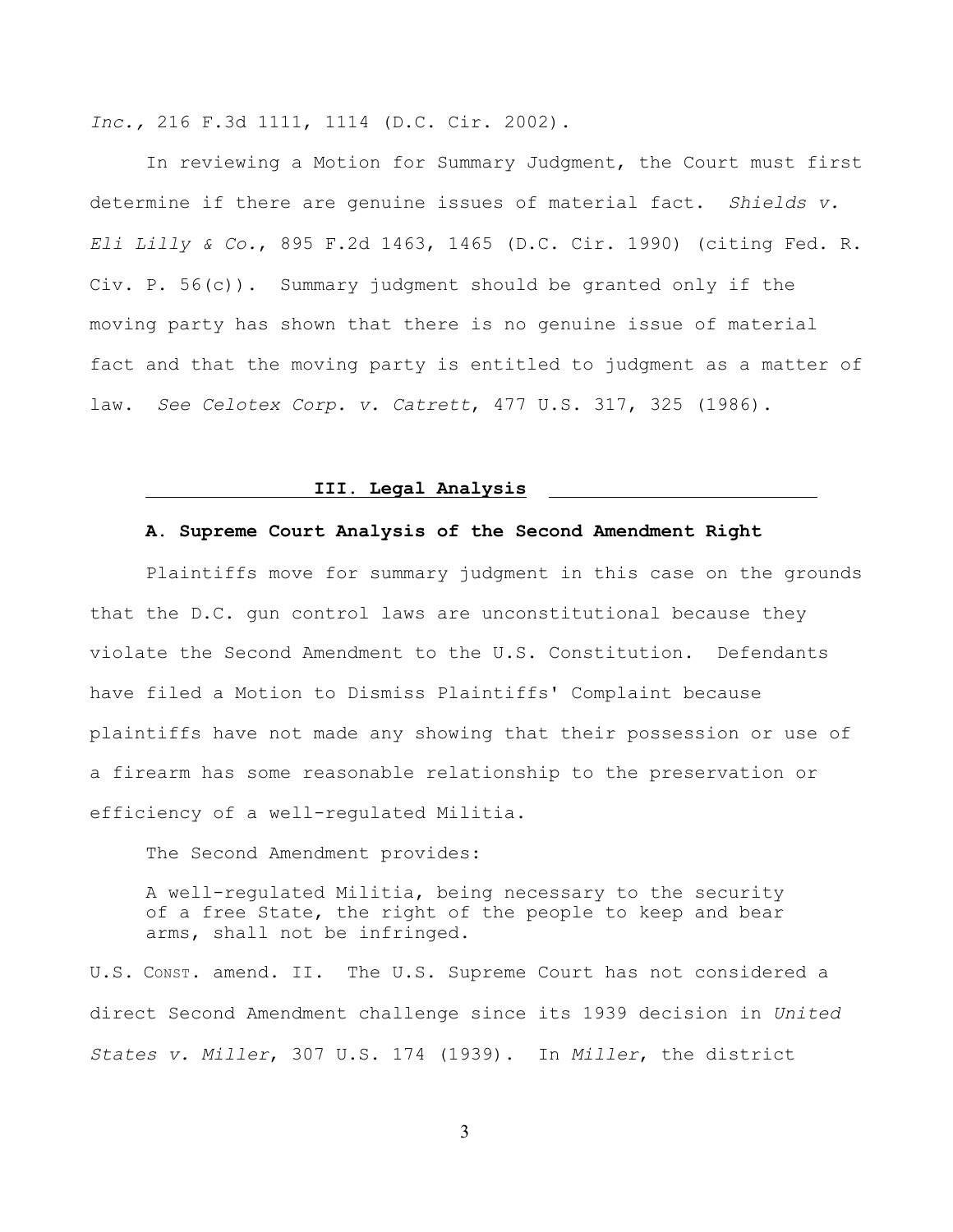court granted the defendant's Motion to Dismiss his indictment under the National Firearms Act for unlawfully transporting in interstate commerce an unregistered double barrel 12-gauge shotgun with a barrel of less than 18 inches, on the grounds that the Act was "in contravention of the Second Amendment to the Constitution."  *United States v. Miller*, 26 F. Supp. 1002, 1003 (1939).

The U.S. Supreme Court, on appeal of the dismissal, held that

In the absence of any evidence tending to show that possession or use of a 'shotgun having a barrel of less than eighteen inches in length' at this time has some reasonable relationship to the preservation or efficiency of a well-regulated militia, we cannot say that the Second Amendment guarantees the right to keep and bear such an instrument. Certainly it is not within judicial notice that this weapon is any part of the ordinary military equipment or that its use could contribute to the common defense.

### *Id*. at 178.

The Court noted that, as originally adopted, the U.S. Constitution reserved to the states "the Authority of training the Militia according to the discipline prescribed by Congress." *Id*. (citing U.S. Const. art.  $1 \text{ } \text{\$ } 8$ ). Accordingly, the Court reasoned that it was "[w]ith obvious purpose to assure the continuation and render possible the effectiveness of such forces the declaration and guarantee of the Second Amendment were made. It must be interpreted and applied with that end in view." *Id*. at 178.

The Court went on to explain the nature and purpose of the Militia in the time when the Second Amendment was enacted. "The sentiment of the time strongly disfavored standing armies; the common view was that adequate defense of country and laws could be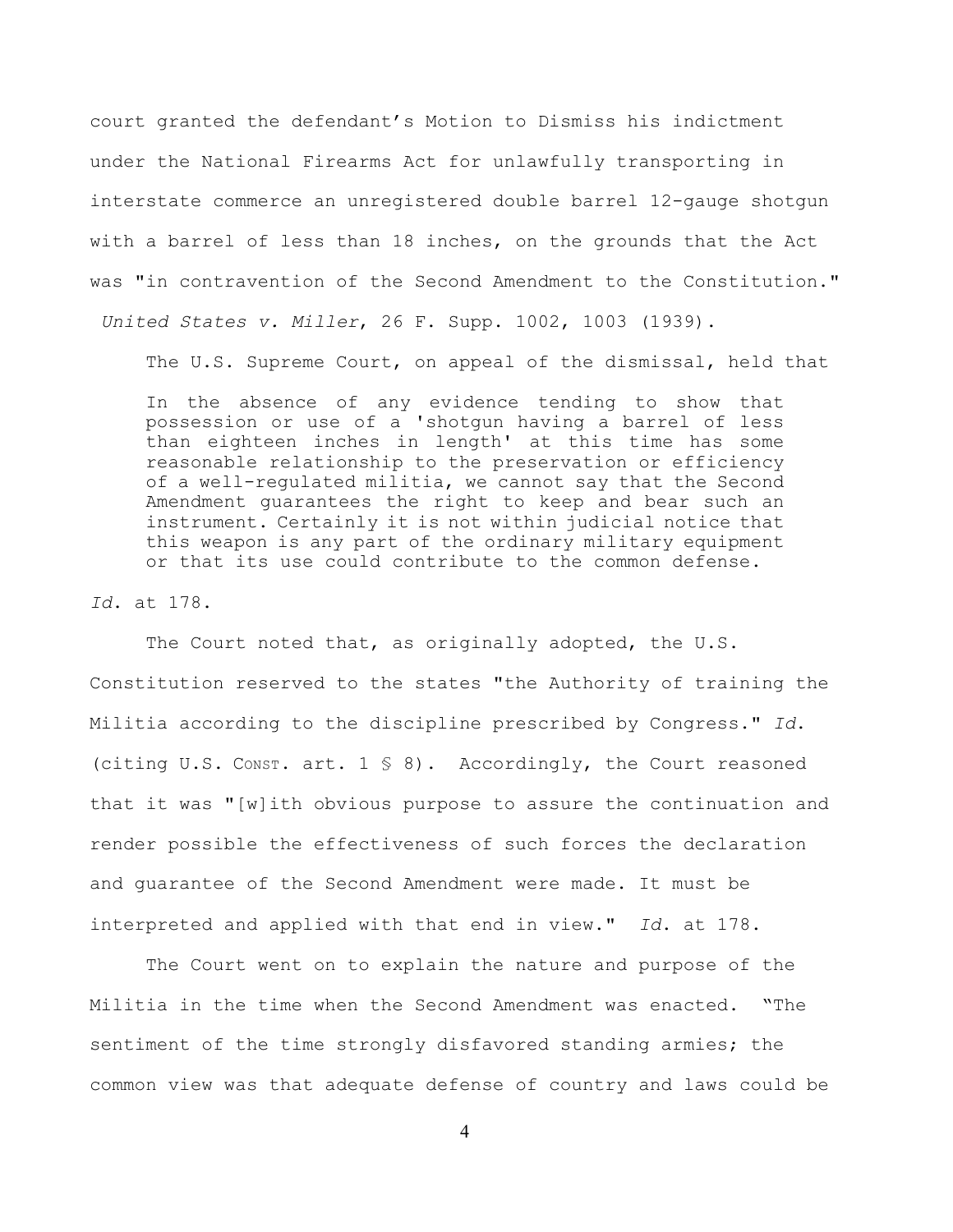secured through the Militia – civilians primarily, soldiers on occasion." *Id*. at 179. When the Militia was called into service, these men were expected to appear bearing arms, which they supplied themselves. *Id.*

Although the Supreme Court decided Miller sixty-five years ago, there has recently been some debate concerning whether *Miller* should be construed as interpreting the Second Amendment to guarantee either: (1) a collective right of the states to arm the Militia; or (2) a limited individual right to bear arms but only as a member of a state Militia; or (3) an individual right to bear arms for non-Militia use.

This Court reads *Miller*, in concert with the vast majority of circuit courts, as rejecting an individual right to bear arms separate and apart from Militia use. *See id*. at 179 – 182; *United States v. Emerson*, 270 F.3d 203, 218-19 (5th Cir. 2001). In doing so, this Court incorporates by reference section III (2)(A) Early Judicial History of the Second Amendment and III (2)(B) Modern Second Amendment Jurisprudence of Judge Reggie Walton's opinion in *Seegars v. Ashcroft*, 297 F. Supp. 2d 201 (D.D.C. 2004)(Amended January 29, 2004).

The Supreme Court has twice been presented with the opportunity to re-examine *Miller* and has twice refused to upset its holding*.* In *Lewis v. United States*, the Court concluded that a statute that criminalizes possession of a firearm by a convicted felon "[did not] trench on any constitutionally protected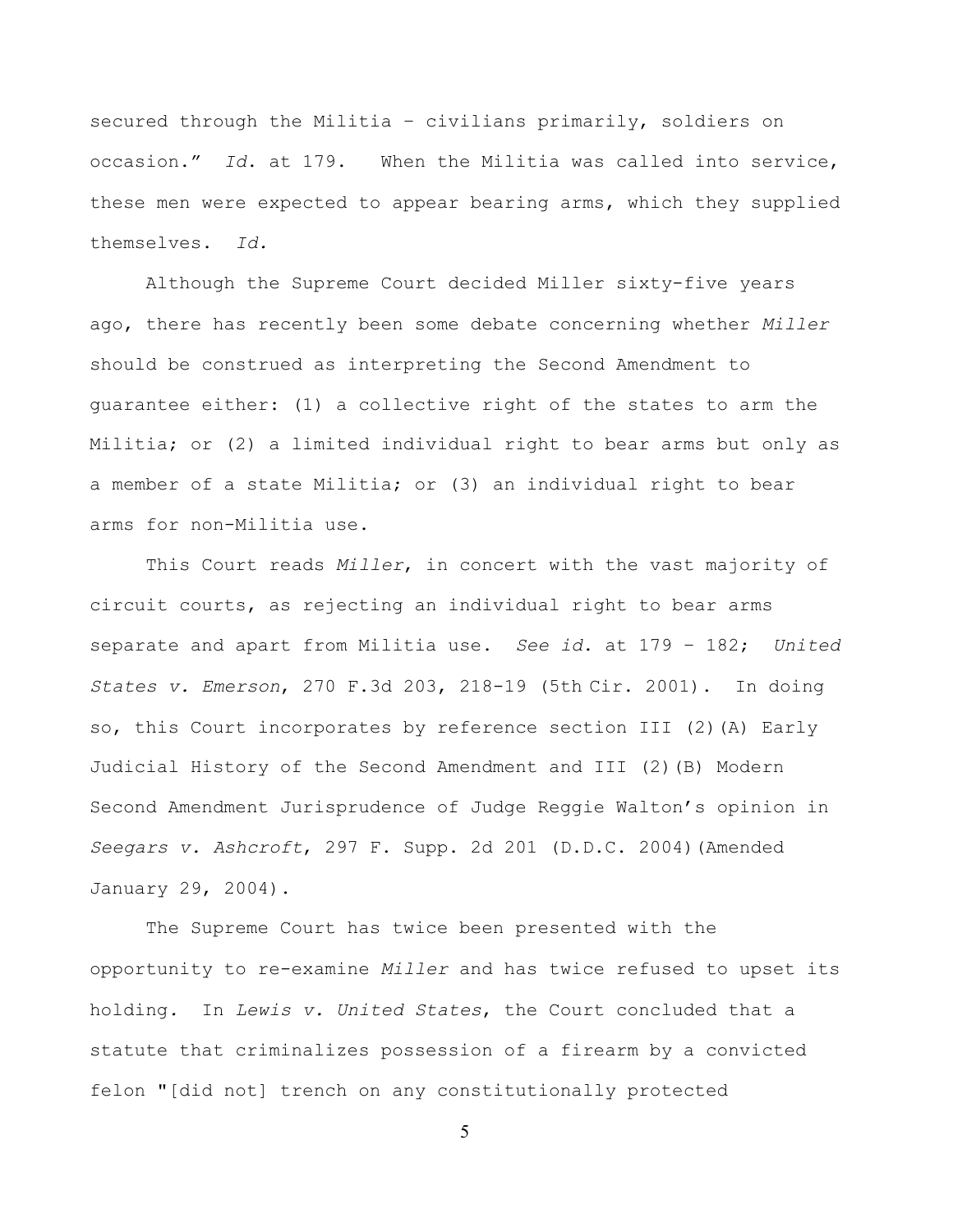liberties." 445 U.S. 55, 65 n.8 (1980)(citing *Miller* and three lower court cases rejecting Second Amendment challenges.) Further, the Court dismissed an appeal in which a state court held that the Second Amendment did not confer a right to bear arms unrelated to Militia service for "want of a substantial federal question." *Burton v. Sills*, 394 U.S. 812 (1969). Had the Court thought that the Second Amendment created an individual right that was infringed, the Court could not have reached these conclusions.

Plaintiffs suggest that *Miller* may simply have proposed a test to separate weapons "covered" by the Second Amendment from weapons "not covered" by the Second Amendment. *Cf. Fraternal Order of Police v. United States*, 173 F.3d 898, 906. (D.C. Cir. 1999)(raising the question of the potential meaning of the *Miller* test).

While plaintiffs' arguments are not without merit, if the Supreme Court truly thought that *Miller* was being read to stand for a proposition much greater than the Court intended, it surely would have taken one of the opportunities it has had in the last sixtyfive years to grant *certiorari* and correct the misunderstanding. This Court is thus reluctant to accept plaintiffs' reading of *Miller*.

### **B. Circuit Courts Analysis of the Second Amendment Right**

Plaintiffs rely primarily on the Fifth Circuit's decision in *United States v. Emerson* to support their contention that the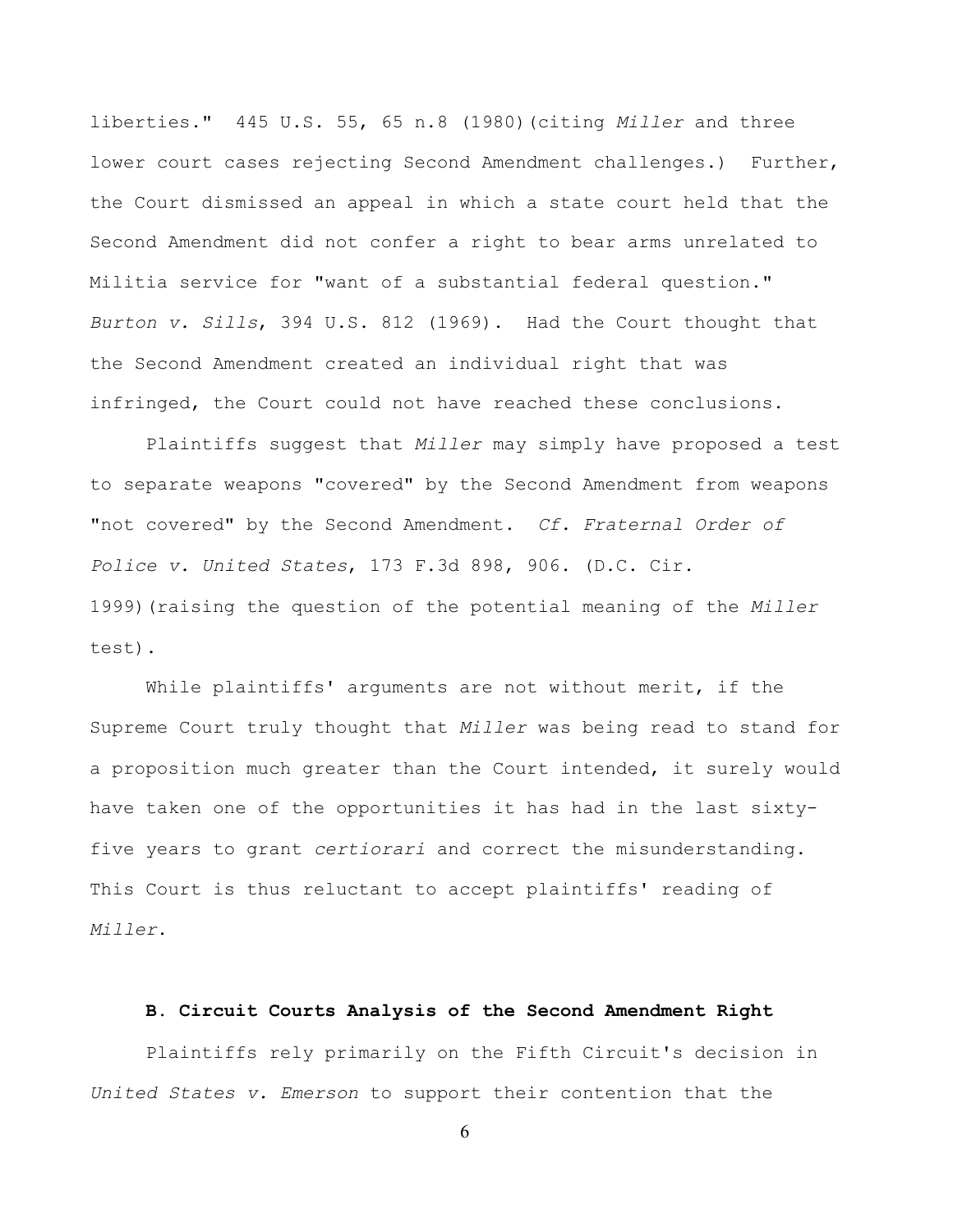Second Amendment establishes a fundamental individual right to bear arms, regardless of membership or service in an organized Militia. 270 F.3d 203 (5th Cir. 2001). In *Emerson*, the Fifth Circuit held that the ban on carrying a pistol while subject to a restraining order was reasonable. *Id.* at 260. The two judge majority went on to conclude that the Second Amendment guarantees an individual's right to keep and bear arms for self-defense, defense of property, game hunting, and to enable him to be called on as needed by a state to resist oppression and tyranny by the federal government and the federal standing armies, so long as the weapons are not of a type that have no conceivable application in the context of a state Militia. *United States v. Emerson*, 270 F.3d 203, 260 (citing *United States v. Miller*, 307 U.S. 174 (1939)). In so doing, the two judge majority recognized that it stood alone among all the Circuits in recognizing an individual right to bear arms under the Second Amendment and conceded that *Miller* did not go so far as to adopt this view. *Id*. at 218-20, 227 (and cases cited therein). The third judge, who concurred in the result, criticized the majority's Second Amendment opinion as irrelevant dicta because the existence of an individual's right to bear arms was unnecessary to the court's decision. *Id.* at 272-74.

Interestingly, in finding an individual right to bear arms, the two judge majority ignored prior Fifth Circuit decisions. Almost thirty years earlier, the Fifth Circuit was twice presented with criminal defendants who claimed that their fundamental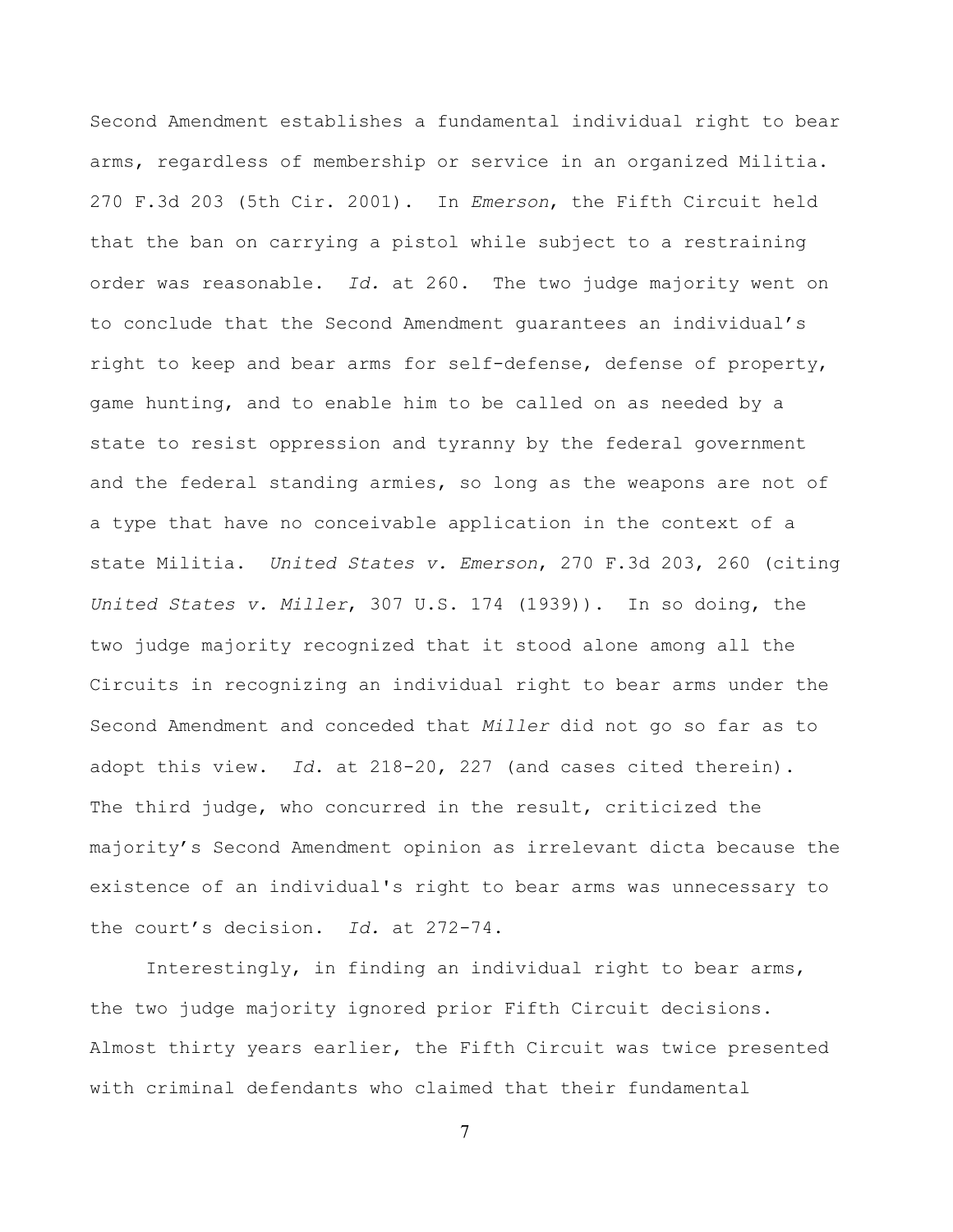individual right to bear arms under the Second Amendment was violated. In both cases, the Fifth Circuit upheld the defendants' convictions for unregistered saw-off shotguns. Applying *Miller,* the Circuit held that the defendants' possession of shotguns had no relationship to the "preservation or efficiency of a well-regulated Militia" and that the Second Amendment did not guarantee the defendants' right to possess firearms. *United States v. Williams*, 446 F.2d 486, 487 (5th Cir. 1971); *United States v. Johnson*, 441 F.2d 1134, 1136 (5th Cir. 1971)).

This change in position by the Fifth Circuit is troubling in light of the Fifth Circuit's rule that a subsequent panel is precluded from disregarding the holding of an earlier panel unless it is changed by an *en banc* decision or by a decision of the United States Supreme Court. *See United States v. McFarland*, 264 F.3d 557, 559 (5th Cir. 2001); *Montesano v. Seafirst Commercial Corp.,* 818 F.2d 423, 425-26 (5th Cir. 1987).

The two judge majority attempted to reconcile the appearance of a change of position by dropping a footnote in *Emerson* in which it distinguishes these former cases as being cases that "do no more than apply *Miller* to virtually identical facts." *Emerson*, 270 F.3d at 227 n. 21. In doing so, the two judge majority brushed these cases aside without any real attempt to distinguish them. Thus, this Court does not place a great deal of reliance on the stability of *Emerson* even within the Fifth Circuit.

Since *Emerson* was decided, the Fifth Circuit appears to remain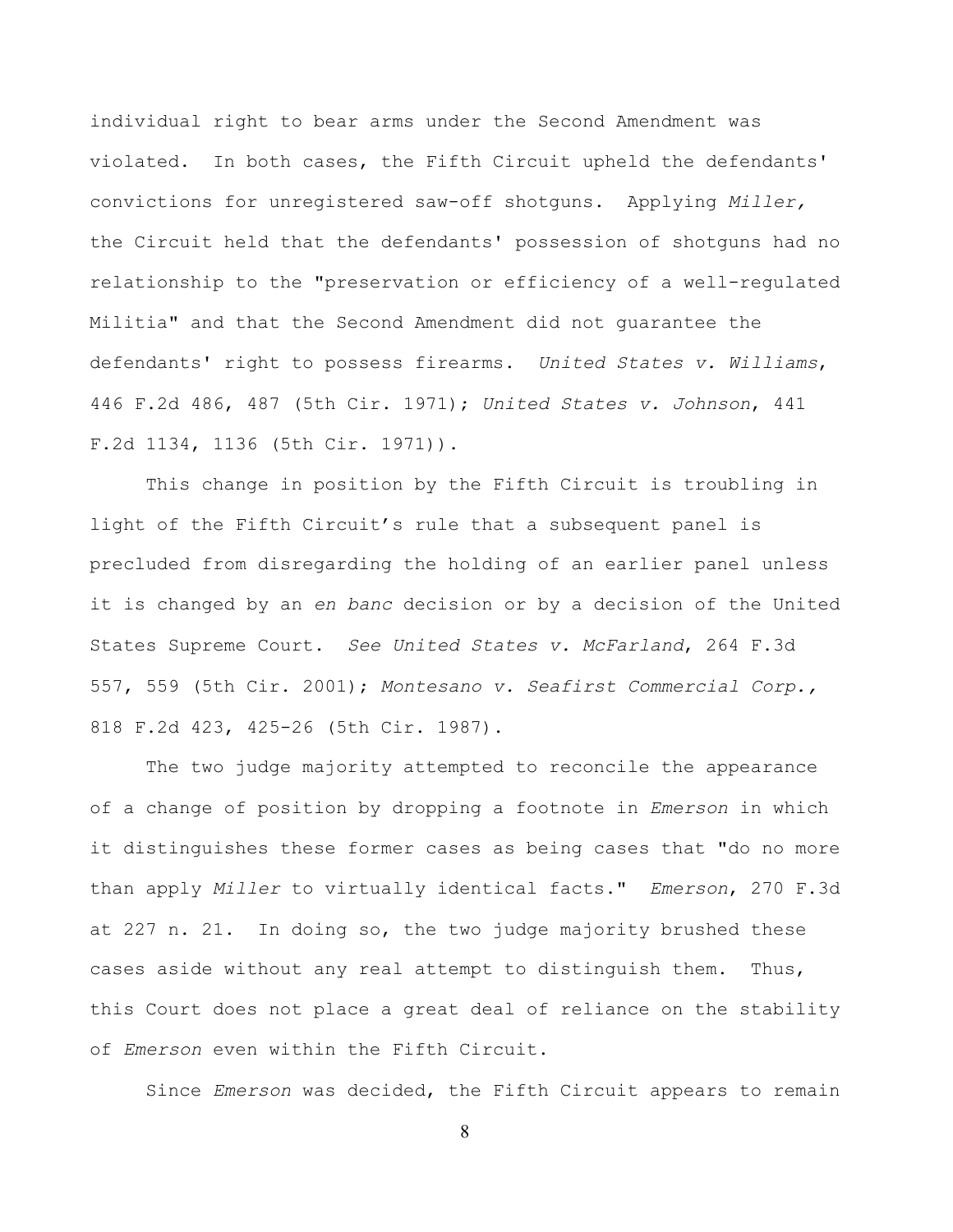the only Circuit to adopt either its narrow construction of *Miller* as non-dispositive of the nature of the right guaranteed by the Second Amendment, or its finding that the Second Amendment guarantees an individual and fundamental right to bear arms. *See Thomas v. City Council of Portland*, 730 F.2d 41, 42 (1st Cir. 1984) ("Established case law makes clear that the federal Constitution grants appellant no right to carry a concealed handgun."); *United States v. Toner,* 728 F.2d 115, 128 (2d Cir. 1984) (noting gun possession is not a fundamental right); *United States v. Graves,* 554 F.2d 65, 66 n.2 (3d Cir. 1977) (dicta) (*Miller* is controlling on the individual rights question); *Love v. Pepersack*, 47 F.3d 120, 122 (4th Cir. 1995) (The Second Amendment "does not confer an absolute individual right to bear any type of firearm."); *United States v. Napier*, 233 F.3d 394, 403 (6th Cir. 2000) (finding no reason to depart from its established precedent that the Second Amendment does not guarantee an individual right to bear arms); *Stevens v. Unites States*, 440 F.2d 144, 149 (6th Cir. 1971) (Because the Second Amendment right applies only to state Militias, "there can be no serious claim to any express constitutional right of an individual to posses a firearm."); *Gillespie v. City of Indianapolis*, 185 F.3d 693 (7th Cir. 1999) (The Second Amendment "establishes no right to possess a firearm apart from the role possession of a gun might play in maintaining a state Militia."); *United States v. Nelsen*, 859 F.2d 1318, 1320 (8th Cir. 1988) (recognizing no plausible claim that challenged statute "would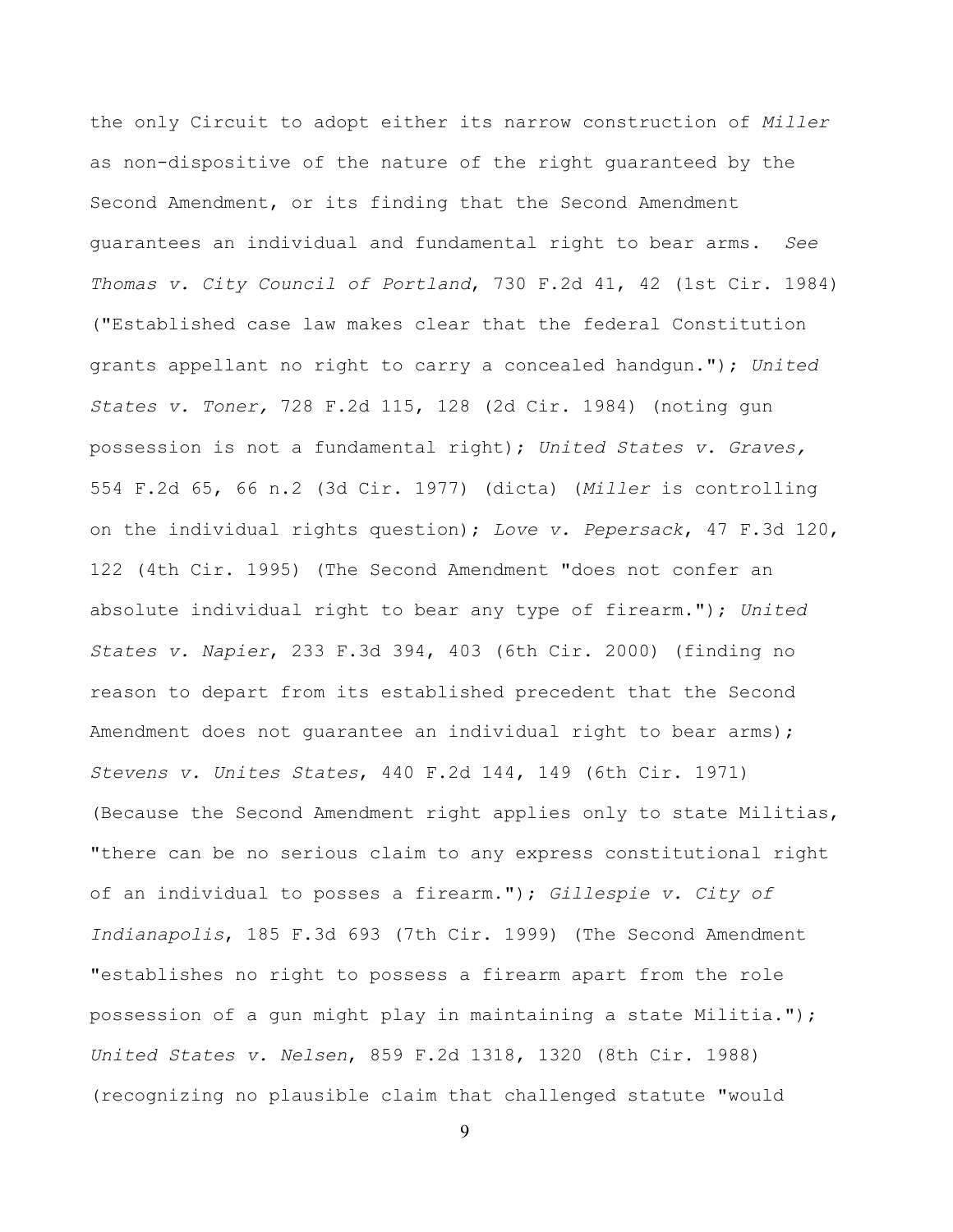impair any state Militia"); *United States v. Hinostroza*, 297 F.3d 924, 927 (9th Cir. 2002); *United States v. Graham*, 305 F.3d 1094, 1106-07 (10th Cir. 2002); *United States v. Bayles*, 310 F.3d 1302, 1307 (10th Cir. 2002); *United States v. Wright*, 117 F.3d 1265, 1273 (11th Cir. 1997) (The Second Amendment is limited to the "possession or use of weapons that is reasonably related to Militia actively maintained and trained by the states.").

In response to the numerous Circuit Court opinions, plaintiffs argue that although the Supreme Court used the correct interpretation of the term "Militia" when deciding *Miller*, the definition of "Militia" used by most present courts is too narrow. Rather than a small group of people organized by the state to take arms against a tyrannical federal government, plaintiffs claim that the "Militia" referred to in *Miller* was intended and understood at the time to include all private individuals who would be capable of acting for the common defense (i.e. all able-bodied men). Pls.' Opp'n to Defs. Mot. to Dismiss at 8 (*citing Miller*, 307 U.S. at 178-9.).

The Eleventh Circuit considered plaintiffs' broad definition of Militia, but concluded that *Miller* "strongly suggests that only Militias actively maintained and trained by the states can satisfy the 'well regulated Militia' requirement of the Second Amendment." *United States v. Wright*, 117 F.3d 1265, 1272 (11th Cir. 1997).

In response to the Eleventh Circuit's holding, plaintiffs argue that the Framers were largely suspect of any organized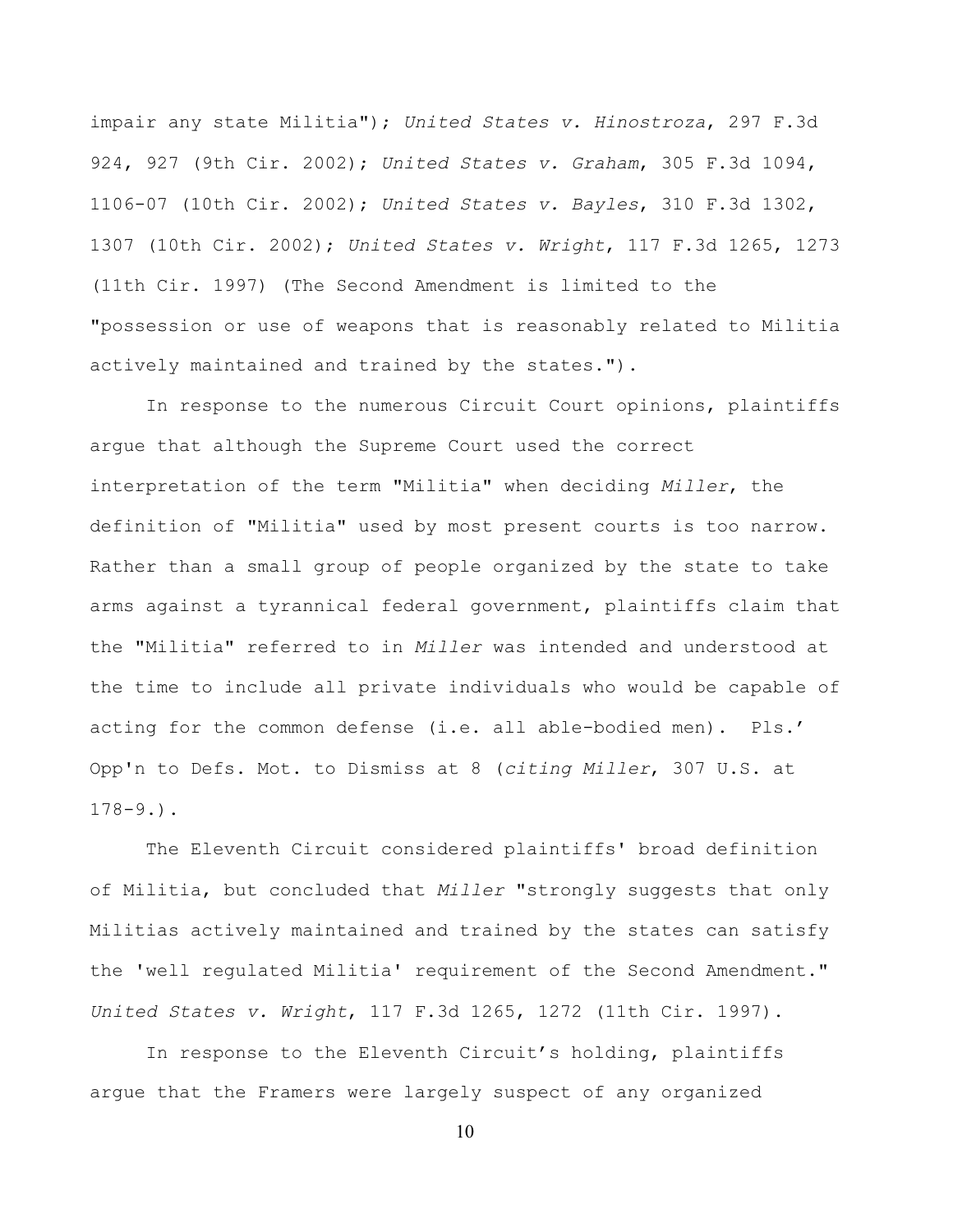Militia and could not have intended for only state-trained Militia to have the right to bear arms. Pls.' Opp'n to Defs. Mot. to Dismiss at 19. Plaintiffs further argue that the Second Amendment could not be construed as a right of the states to arm a Militia because that would be in conflict with Art.  $1 \text{ } \text{\$ } 8$ , Cl. 16 (Congress has the power "to provide for  $\ldots$  . arming  $\ldots$  . the Militia."). Pls.' Mot. for Summ. J. at 32.

 This Court is not persuaded that a "well-regulated Militia" means each able-bodied person separate and apart from his or her enrollment or association with a Militia. As the Eleventh Circuit and the plain meaning of the Second Amendment make clear, a Militia must not be a free-for-all. Rather, a Militia must be "wellregulated" fighting force, implying, at the very least, some semblance of organization at the state or local level. See *Wright v. United States*, 302 U.S. at 583, 588 (1938) ("[E]very word must have its due force, and appropriate meaning; for it is evident from the whole instrument, that no word was unnecessarily used, or needlessly added. The many discussions which have taken place upon the construction of the constitution, have proved the correctness of this proposition; and shown the high talent, the caution, and the foresight of the illustrious men who framed it. Every word appears to have been weighed with the utmost deliberation, and its force and effect to have been fully understood.")

## **C. District of Columbia Circuit Court Guidance**

The District of Columbia Circuit Court's opinions to date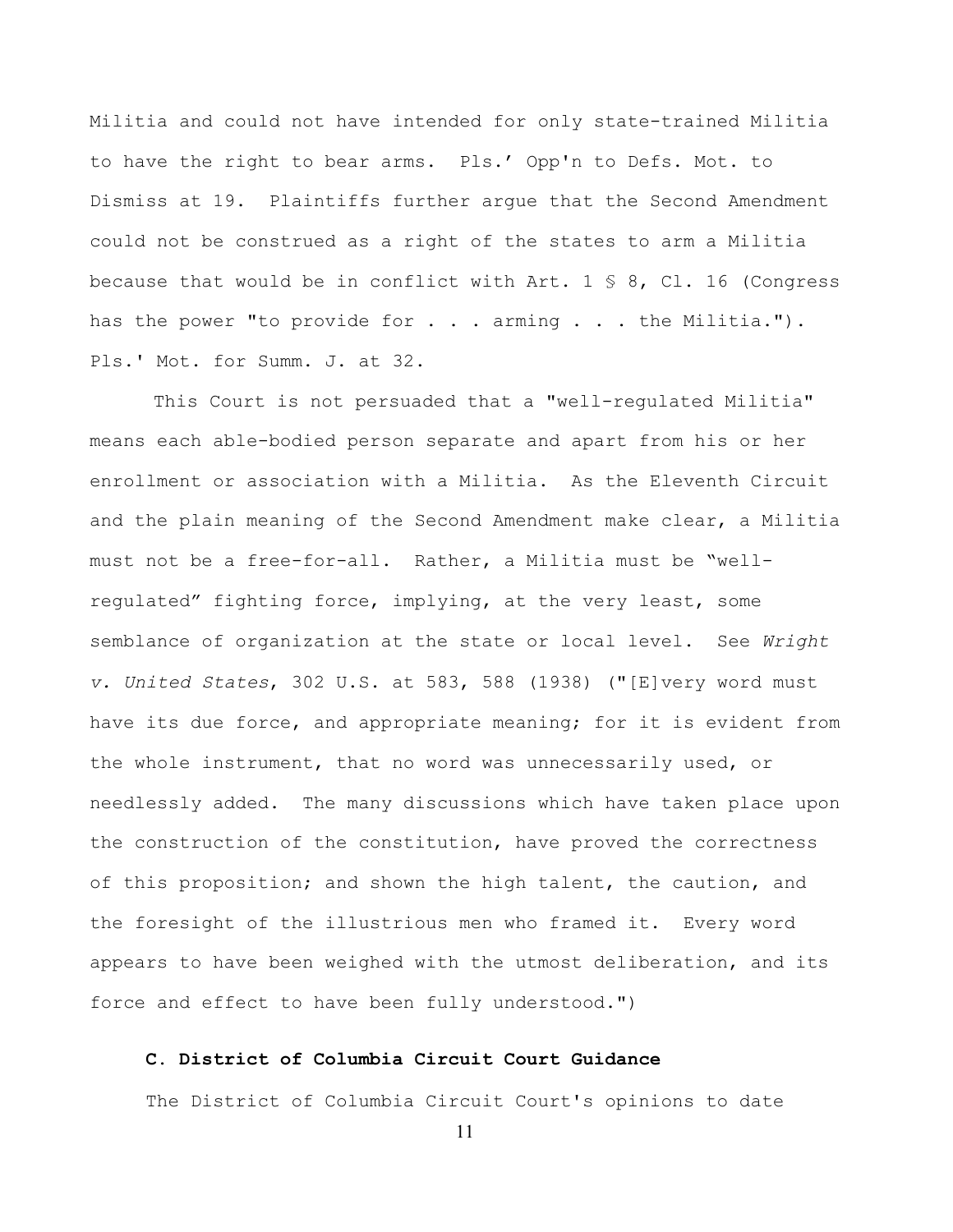provide some guidance regarding its position with respect to the nature of the right guaranteed by the Second Amendment. On rehearing of *Fraternal Order of Police v. United States*, the Circuit upheld a statute that prohibits possession of a firearm by persons convicted of a domestic violence misdemeanor against a Second Amendment challenge by the Fraternal Order of Police. *Fraternal Order of Police v. United States*, 173 F.3d 898, 906 (D.C. Cir. 1999) [*hereinafter* "FOP II"]. In so doing, the Circuit assumed without deciding, based on the parties' failure to object, that the *Miller* test was applicable on the facts before it. *Id*. It went on to express some confusion as to the meaning of the test set forth in *Miller*. The D.C. Circuit then proceeded to avoid altogether the questions of the nature of the right guaranteed by the Second Amendment on the grounds that the FOP argued, without submitting any evidence on the issue, that in "most states," police officers can be called into service in Militias. *Id*.; *see also Fraternal Order of Police v. United States*, 152 F.3d 998, 1002 (D.C. Cir. 1998) [*hereinafter* "FOP I"]. The D.C. Circuit saw no need to proceed with an in-depth analysis of the Second Amendment challenge in light of the lack of evidence presented regarding the relationship of these police officers with any Militia. *FOP II*, 173 F.3d at 906. While inconclusive, the D.C. Circuit's comments in *FOP II* suggest to this Court that, if presented with the issue, the D.C. Circuit is likely to reject the notion that the Second Amendment guarantees an individual's right to bear arms absent a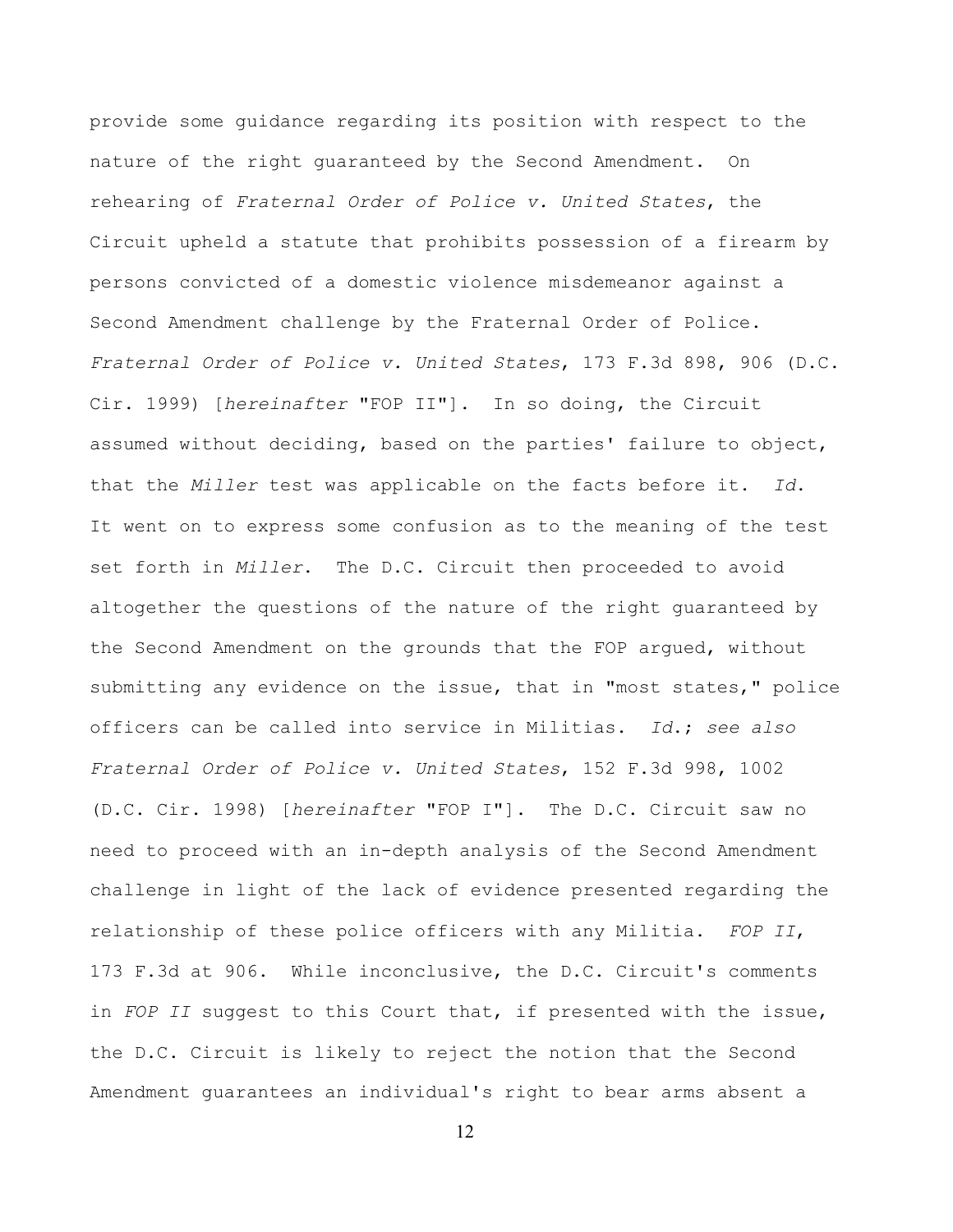substantial nexus between the person and the states' ability to maintain a Militia. *Id*. ("FOP never indicates how restrictions . . . would have a material impact on the Militia.").

Plaintiffs argue that implicit in *FOP II* is the idea that if a significant portion of "ordinary citizens" are prohibited from owning handguns, as they are under the D.C. gun control laws, then that in itself would have a material impact on the Militia. Pls.' Opp'n. to Defs. Mot. to Dismiss at 12.

This Court, like the D.C. Circuit Court, sees no need to proceed with an in-depth analysis because none of these plaintiffs have asserted membership or any relationship with any Militia.

In the only other case in this Circuit in which a challenge to a statute was made on Second Amendment grounds, the Circuit dismissed the claim based on defendant's failure to make the argument in the district court. *See United States v. Drew*, 200 F.3d 871, 876 (D.C. Cir. 2000).4

On October 1, 2003 defendant submitted a Supplemental Memorandum to the Court calling the Court's attention to the recent decision of Judge Roberts of this Court in *United States v. Cole*, 2003 U.S. Dist LEXIS 14029, filed August 15, 2003. In denying a Motion to Dismiss by a criminal defendant charged with possession of a firearm by a convicted felon, Judge Roberts concluded that "...with the exception of the Fifth Circuit, the courts of appeals have consistently held that individuals have no fundamental constitutional right to possess a firearm." Slip Opinion at 12.

 $^{4}$ On January 14, 2004, Judge Walton of this Court issued an opinion in *Seegar v. Ashcroft* that rejected a challenge by five District of Columbia citizens to the D.C. gun control laws on Second Amendment grounds. 297 F. Supp. 2d 201 (D.D.C. 2004) (Amended January 29, 2004).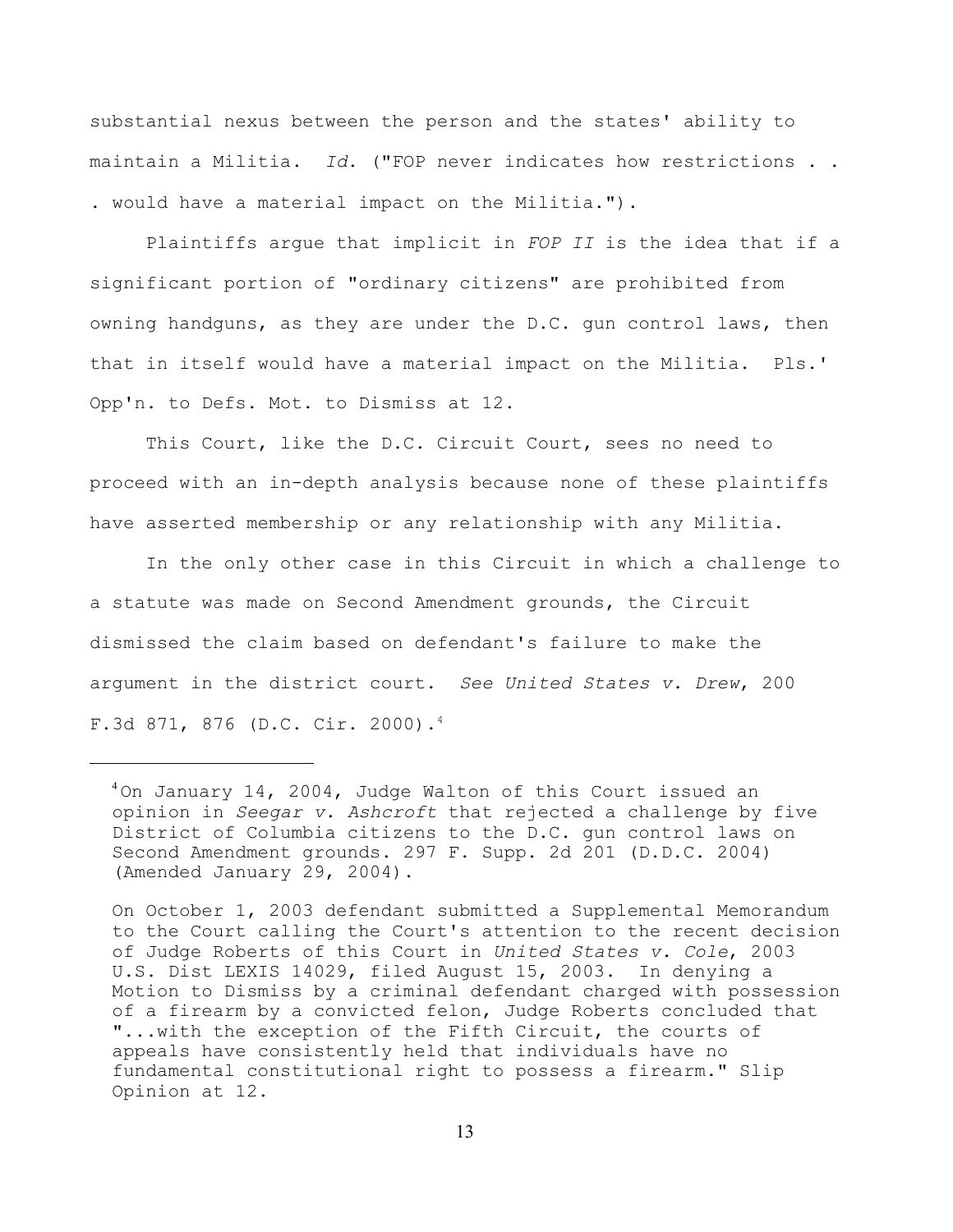### **D. District of Columbia Court of Appeals Holdings**

The D.C. Court of Appeals has had occasion to rule on a Second Amendment issue in a case in which the District of Columbia's Carrying a Pistol Without a License statute was challenged. While plaintiffs are correct in their assertion that the holding of the District of Columbia Court of Appeals is not binding on this Court, this Court nonetheless finds the opinions of that court persuasive. On this issue, the District of Columbia Court of Appeals sided squarely with those Circuits that rejected the Fifth Circuit's narrow construction of *Miller*, and held that "the Second Amendment guarantees a collective rather than an individual right." *Sandidge v. United States*, 520 A.2d 1057, 1058 (D.C. 1987). The D.C. Court of Appeals held that the Second Amendment only

protects a state's right to raise and regulate a Militia by prohibiting Congress from enacting legislation that will interfere with that right . . . In sum, 'the right to keep and bear arms is not a right conferred upon the people by the federal constitution.'

*Id*. (citing *United States v. Warin*, 530 F.2d 103, 106 (6th Cir. 1976); *Cases v. United States*, 131 F.2d 916, 921 (1st Cir. 1942)).

The D.C. Court of Appeals was again confronted with a challenge to the Second Amendment in *Barron v. United States*, 818 A.2d 987 (D.C. 2003). In *Barron*, a criminal defendant appealed his conviction on several grounds including the notion that the District of Columbia's statutes prohibiting the carrying of pistol without a license - D.C. Code § 22-4504 and D.C. Code § 7-2502, two of the four statutes at issue in this case - violate the Second